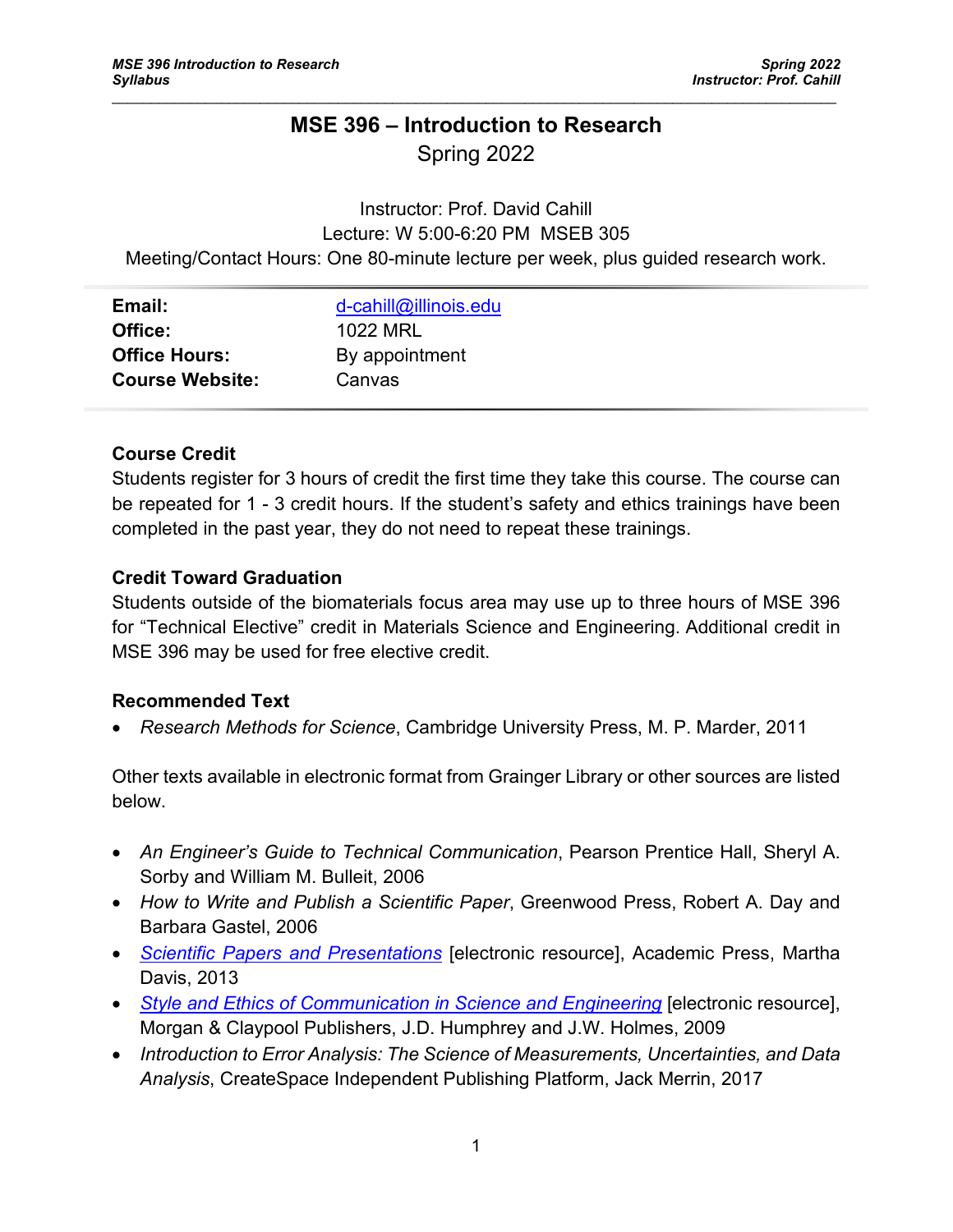• *[Introduction to Probability and Statistics for Engineers and Scientists](http://www.sciencedirect.com.proxy2.library.illinois.edu/science/book/9780123704832)* [electronic resource], Academic, S.M. Ross, 2009

 $\mathcal{L}_\mathcal{L} = \{ \mathcal{L}_\mathcal{L} = \{ \mathcal{L}_\mathcal{L} = \{ \mathcal{L}_\mathcal{L} = \{ \mathcal{L}_\mathcal{L} = \{ \mathcal{L}_\mathcal{L} = \{ \mathcal{L}_\mathcal{L} = \{ \mathcal{L}_\mathcal{L} = \{ \mathcal{L}_\mathcal{L} = \{ \mathcal{L}_\mathcal{L} = \{ \mathcal{L}_\mathcal{L} = \{ \mathcal{L}_\mathcal{L} = \{ \mathcal{L}_\mathcal{L} = \{ \mathcal{L}_\mathcal{L} = \{ \mathcal{L}_\mathcal{$ 

- *Small Message, Big Impact: How to Put the Power of the Elevator Speech Effect to Work for You*, Greenleaf Book Group Press, T.L. Sjodin, 2012
- *Presenting to Win*, Prentice Hall, J. Weissman, 2010

## **Class Description and Objectives**

Students must be involved in research during the semester they are enrolled in MSE 396. The MatSE faculty recognize that Materials Science and Engineering is an important area of research within other departments and therefore Materials Science and Engineering students conducting research with faculty in other departments are allowed to register for this course.

The fundamental tenets of research will be covered, including an introduction to laboratory safety, the ethical conduct of research, constructing a hypothesis and the design of experiments to test the hypothesis. Students will be exposed to error analysis and the statistical analysis of data. Exposure to the basic procedures comprising engineering communication and the importance of clear and concise verbal and written communication will be emphasized. Students will be required to give an elevator talk in class and give a research talk at the end of the semester. During the semester, there will be written assignments which will relate to the final research paper.

The safe conduct of research is essential. The section on laboratory safety has been developed in conjunction with the Division of Research and Safety on campus at University of Illinois, Urbana-Champaign. The safety section concludes with an online safety exam that the student must complete with a satisfactory grade and hand in the certificate that demonstrates that the online training was completed in a satisfactory manner. **Successful completion of the safety training is necessary to participate in research. You must complete the safety training to receive a passing grade in this class. Please contact Prof. Cahill if you have any questions about this requirement.**

Ethical training is now a requirement by funding agencies, including the National Science Foundation, which has rules governing the Responsible Conduct of Research. Unethical behavior means that researchers throughout the world cannot trust your reported results. If you do not conduct your research ethically, then you will waste other researchers time and resources as they attempt to confirm your results. **The section on the ethical conduct of research requires that the student complete the online ethical training.**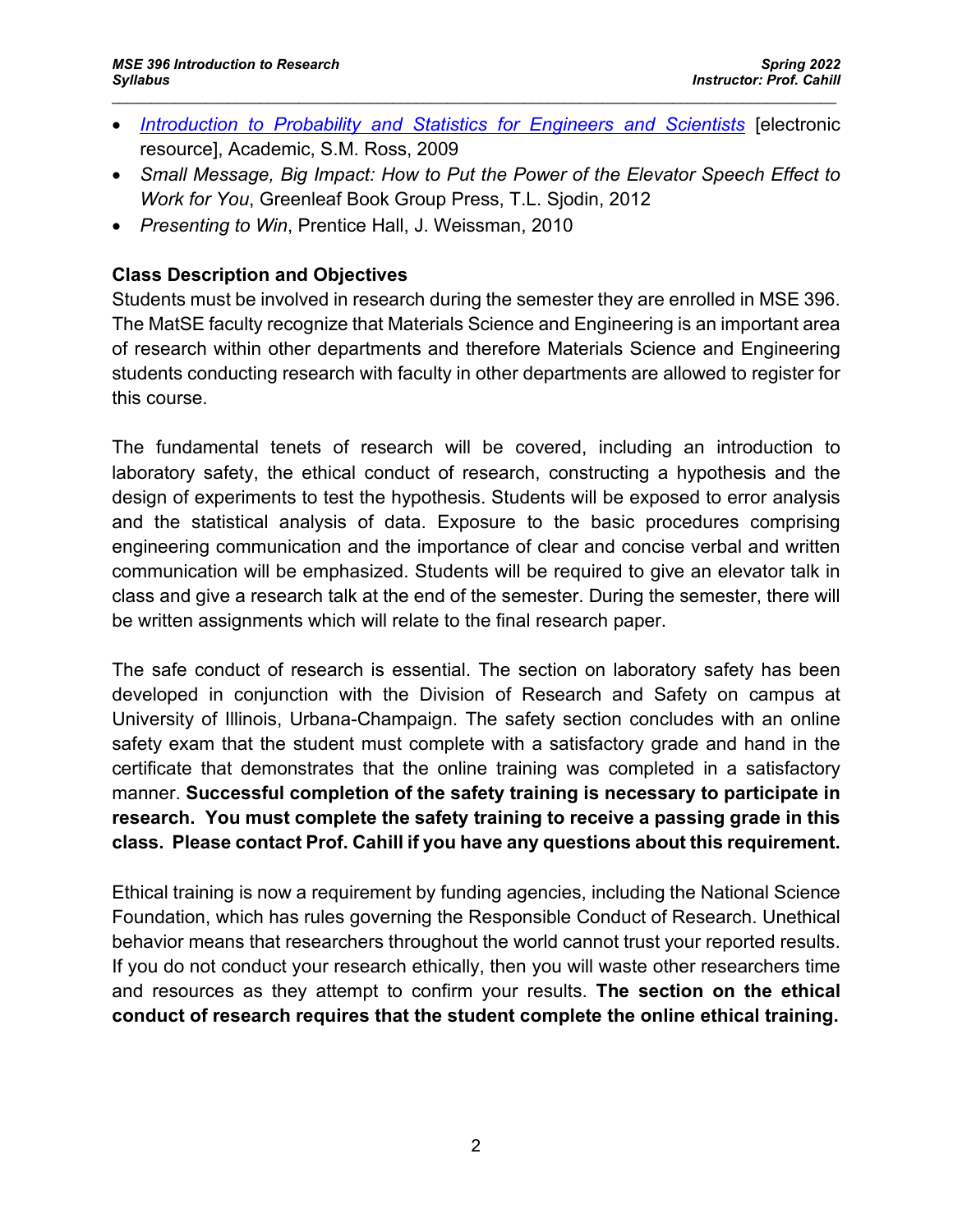Course syllabus and lecture materials adapted from those prepared by Dr. Matthew Sherburne and modified over the past several years by Profs. Cahill, Sottos and Shim, and Dr. Nagel.

 $\mathcal{L}_\mathcal{L} = \{ \mathcal{L}_\mathcal{L} = \{ \mathcal{L}_\mathcal{L} = \{ \mathcal{L}_\mathcal{L} = \{ \mathcal{L}_\mathcal{L} = \{ \mathcal{L}_\mathcal{L} = \{ \mathcal{L}_\mathcal{L} = \{ \mathcal{L}_\mathcal{L} = \{ \mathcal{L}_\mathcal{L} = \{ \mathcal{L}_\mathcal{L} = \{ \mathcal{L}_\mathcal{L} = \{ \mathcal{L}_\mathcal{L} = \{ \mathcal{L}_\mathcal{L} = \{ \mathcal{L}_\mathcal{L} = \{ \mathcal{L}_\mathcal{$ 

# **Grading Policies**

Student learning and growth will be assessed based on the following:

- **Laboratory Research Work (70% of total grade)**
	- $\circ$  The faculty member overseeing the research will assign this portion of the grade.
- **Course Work (10% of total grade)**
	- o *All written assignments must be word-processed. Please see the calendar for assignment due dates.*
	- o HW 1: Safety Training
	- o HW 2: Elevator Talk
	- o HW 3: Revised Elevator Talk
	- o HW 4: Research Hypothesis
	- o HW 5: Research Paper Introduction
	- $\circ$  HW 6: Ethics Training

# • **Final Presentation (10% of total grade)\***

- $\circ$  You will be expected to give a presentation on your research to the class.
- o The last two class dates are reserved for student presentations.
- $\circ$  This talk will be 15 minutes in length (12 minutes for the presentation, 3 minutes for Q & A). The presentation length may be adjusted depending on the number of students registered in the course.
- o The format for this talk will be covered in lecture.

# • **Final Paper (10% of total grade)\***

- $\circ$  The final paper is due the last day of final exams by 5 PM; submit through the Canvas website.
- $\circ$  The paper is to be 5 pages in length and should follow the standards laid out in lecture.

\* *If you are repeating this course for 1 or 2 credits, either the final paper or the final presentation will count as 20% of your grade, and you won't have to complete both assignments.* 

### **Late Assignments**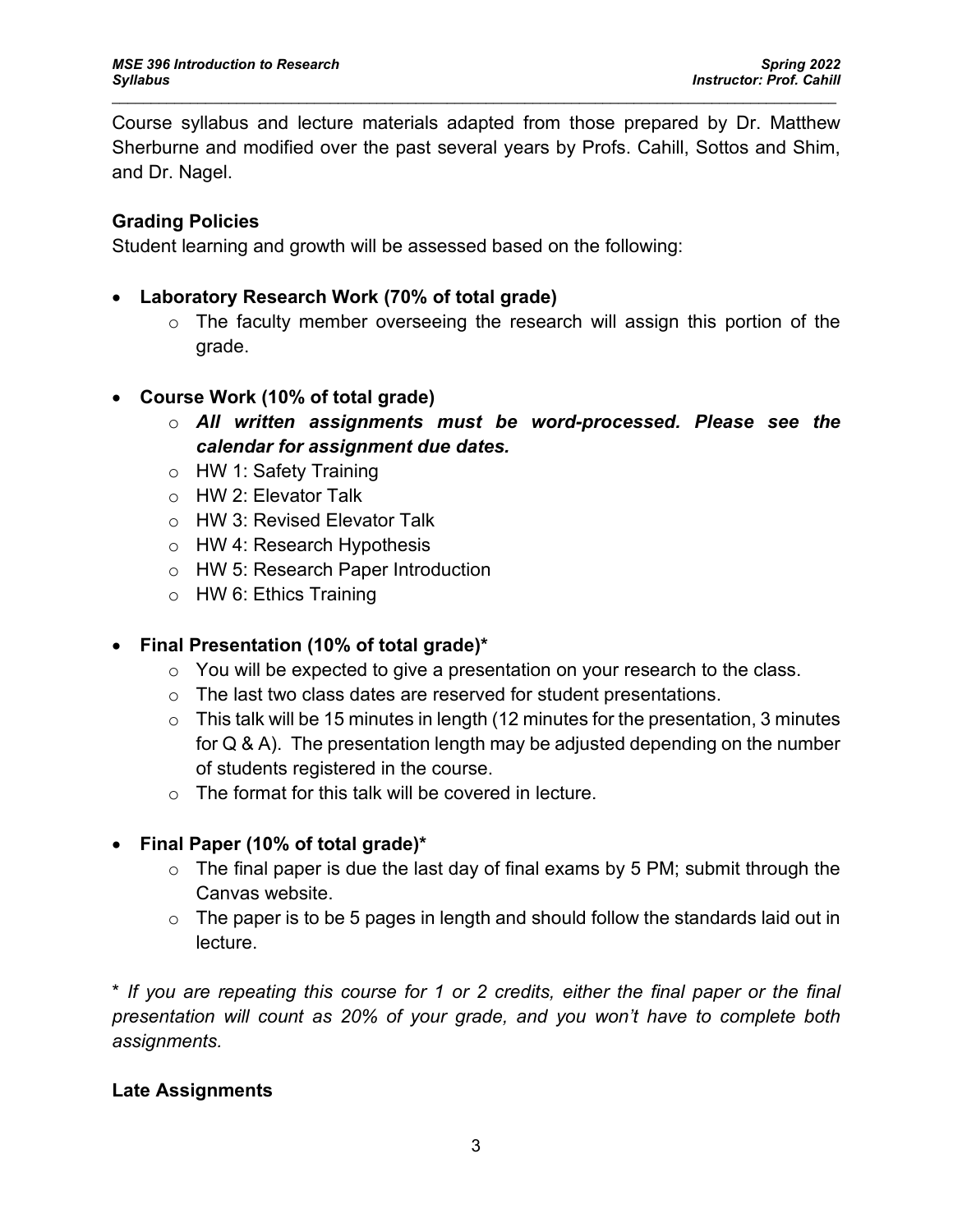• **Submitting late assignments should be discussed with the instructor prior to the due date.**

 $\mathcal{L}_\mathcal{L} = \{ \mathcal{L}_\mathcal{L} = \{ \mathcal{L}_\mathcal{L} = \{ \mathcal{L}_\mathcal{L} = \{ \mathcal{L}_\mathcal{L} = \{ \mathcal{L}_\mathcal{L} = \{ \mathcal{L}_\mathcal{L} = \{ \mathcal{L}_\mathcal{L} = \{ \mathcal{L}_\mathcal{L} = \{ \mathcal{L}_\mathcal{L} = \{ \mathcal{L}_\mathcal{L} = \{ \mathcal{L}_\mathcal{L} = \{ \mathcal{L}_\mathcal{L} = \{ \mathcal{L}_\mathcal{L} = \{ \mathcal{L}_\mathcal{$ 

• If you have concerns, I am happy to discuss your specific situation with you.

### **Proposed Calendar** – Subject to adjustment and change as the class develops

| <b>Class Date</b> |                   | <b>Class Topic</b>                              | <b>Assignments</b>                               | <b>Assignments Due</b>                                    |
|-------------------|-------------------|-------------------------------------------------|--------------------------------------------------|-----------------------------------------------------------|
| Wed.              | <b>Jan 26</b>     | No class                                        |                                                  |                                                           |
| Wed.              | Feb <sub>2</sub>  | No class                                        |                                                  |                                                           |
| Wed.              | Feb 9             | <b>Introduction, Safety</b>                     | HW 1: Safety                                     |                                                           |
| Wed.              | Feb 16            | No class                                        |                                                  |                                                           |
| Wed.              | Feb <sub>23</sub> | <b>Elevator Talks</b>                           | HW 2: Elevator<br>talk                           | <b>HW1</b>                                                |
| Wed.              | Mar 2             | <b>Elevator Talks</b>                           | HW 3: Revised<br>Elevator talk.                  | HW 2 (in class)                                           |
| Wed.              | Mar 9             | <b>The Scientific Method</b>                    | HW 4: Describe<br>your Hypothesis                | HW 3 (in class)                                           |
| Wed.              | <b>Mar 16</b>     | No Class                                        |                                                  | HW <sub>4</sub>                                           |
| Wed.              | <b>Mar 23</b>     | No Class                                        |                                                  |                                                           |
| Wed.              | <b>Mar 30</b>     | <b>Elements of the</b><br><b>Research Paper</b> | HW 5: Write the<br>Introduction to<br>your paper |                                                           |
| Wed.              | Apr 6             | <b>Ethics</b>                                   | HW 6: Ethics                                     | <b>HW 5</b>                                               |
| Wed.              | Apr 13            | No Class                                        |                                                  | HW <sub>6</sub>                                           |
| Wed.              | Apr 20            | No Class                                        |                                                  |                                                           |
| Wed.              | Apr 27            | <b>Presentations</b>                            |                                                  |                                                           |
| Wed.              | May 4             | <b>Presentations</b>                            |                                                  |                                                           |
| Fri.              | <b>May 13</b>     | <b>Final Paper Due</b>                          |                                                  | <b>Final Paper Due: 5 PM</b><br><b>(submit to Canvas)</b> |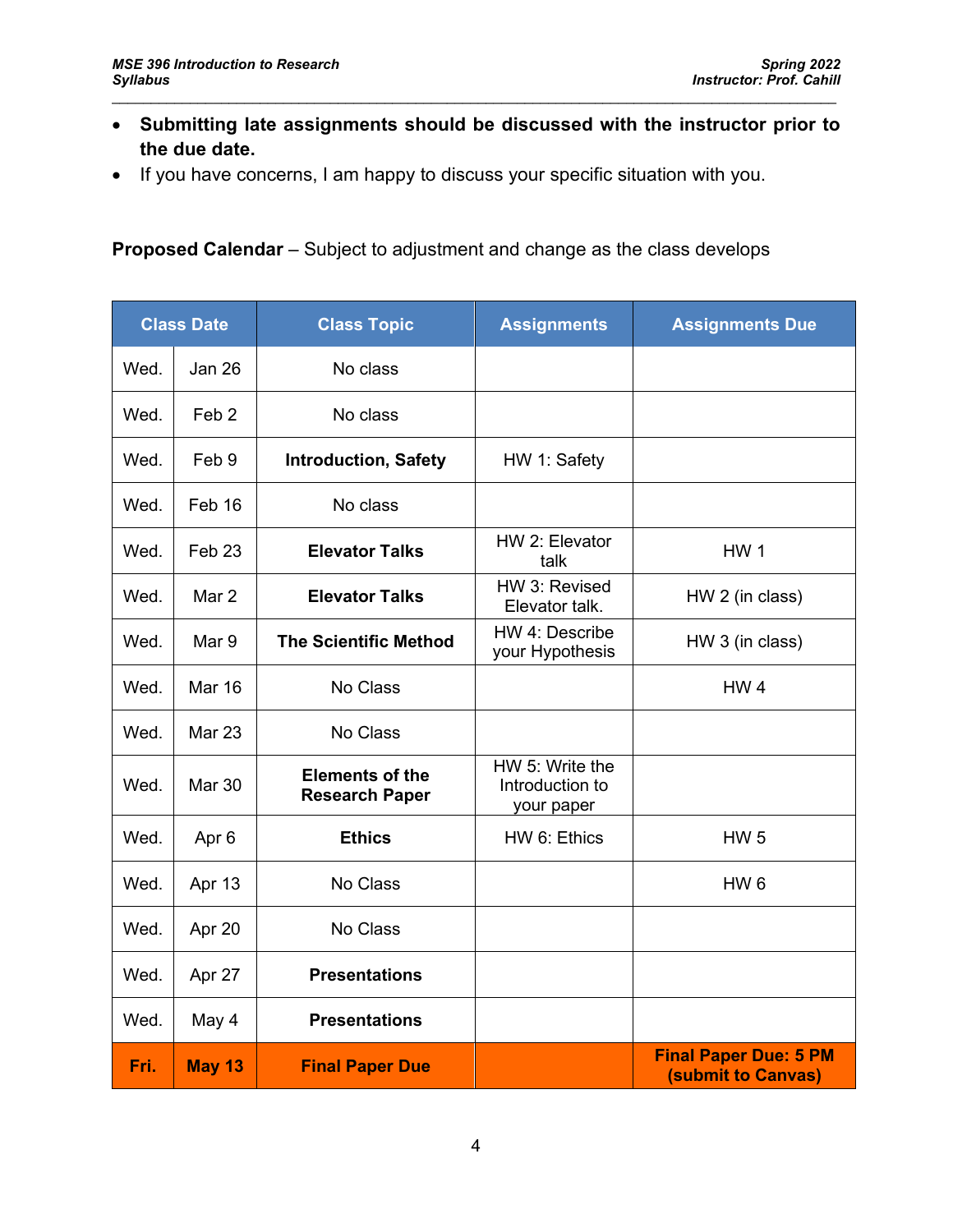### **Sexual Misconduct Reporting Obligation**

The University of Illinois is committed to combating sexual misconduct. Faculty and staff members are required to report any instances of sexual misconduct to the University's Title IX Office. In turn, an individual with the Title IX Office will provide information about rights and options, including accommodations, support services, the campus disciplinary process, and law enforcement options.

 $\mathcal{L}_\mathcal{L} = \{ \mathcal{L}_\mathcal{L} = \{ \mathcal{L}_\mathcal{L} = \{ \mathcal{L}_\mathcal{L} = \{ \mathcal{L}_\mathcal{L} = \{ \mathcal{L}_\mathcal{L} = \{ \mathcal{L}_\mathcal{L} = \{ \mathcal{L}_\mathcal{L} = \{ \mathcal{L}_\mathcal{L} = \{ \mathcal{L}_\mathcal{L} = \{ \mathcal{L}_\mathcal{L} = \{ \mathcal{L}_\mathcal{L} = \{ \mathcal{L}_\mathcal{L} = \{ \mathcal{L}_\mathcal{L} = \{ \mathcal{L}_\mathcal{$ 

A list of the designated University employees who, as counselors, confidential advisors, and medical professionals, do not have this reporting responsibility and can maintain confidentiality, can be found here: [wecare.illinois.edu/resources/students/#confidential.](http://wecare.illinois.edu/resources/students/#confidential)

Other information about resources and reporting is available here: [wecare.illinois.edu.](http://wecare.illinois.edu/)

#### **Academic Integrity**

The University of Illinois at Urbana-Champaign Student Code should also be considered as a part of this syllabus. Students should pay particular attention to Article 1, Part 4: Academic Integrity. Read the Code at the following URL: [http://studentcode.illinois.edu/.](http://studentcode.illinois.edu/)

Academic dishonesty may result in a failing grade. Every student is expected to review and abide by the Academic Integrity Policy: [https://studentcode.illinois.edu/article1/part4/1-401/.](https://studentcode.illinois.edu/article1/part4/1-401/) Ignorance is not an excuse for any academic dishonesty. It is your responsibility to read this policy to avoid any misunderstanding. Do not hesitate to ask the instructor(s) if you are ever in doubt about what constitutes plagiarism, cheating, or any other breach of academic integrity.

#### **Religious Observances**

Illinois law requires the University to reasonably accommodate its students' religious beliefs, observances, and practices in regard to admissions, class attendance, and the scheduling of examinations and work requirements. You should examine this syllabus at the beginning of the semester for potential conflicts between course deadlines and any of your religious observances. If a conflict exists, you should notify your instructor of the conflict and follow the procedure at <https://odos.illinois.edu/community-of-care/resources/students/religious-observances/> to request appropriate accommodations. This should be done in the first two weeks of classes.

### **Disability-Related Accommodations**

To obtain disability-related academic adjustments and/or auxiliary aids, students with disabilities must contact the course instructor and the Disability Resources and Educational Services (DRES) as soon as possible. To contact DRES, you may visit 1207 S. Oak St., Champaign, call 333-4603, e-mail [disability@illinois.edu](mailto:disability@illinois.edu) or go to [https://www.disability.illinois.edu.](https://www.disability.illinois.edu/) If you are concerned you have a disability-related condition that is impacting your academic progress, there are academic screening appointments available that can help diagnosis a previously undiagnosed disability. You may access these by visiting the DRES website and selecting "Request an Academic Screening" at the bottom of the page.

### **Family Educational Rights and Privacy Act (FERPA)**

Any student who has suppressed their directory information pursuant to Family Educational Rights and Privacy Act (FERPA) should self-identify to the instructor to ensure protection of the privacy of their attendance in this course. See<https://registrar.illinois.edu/academic-records/ferpa/> for more information on FERPA.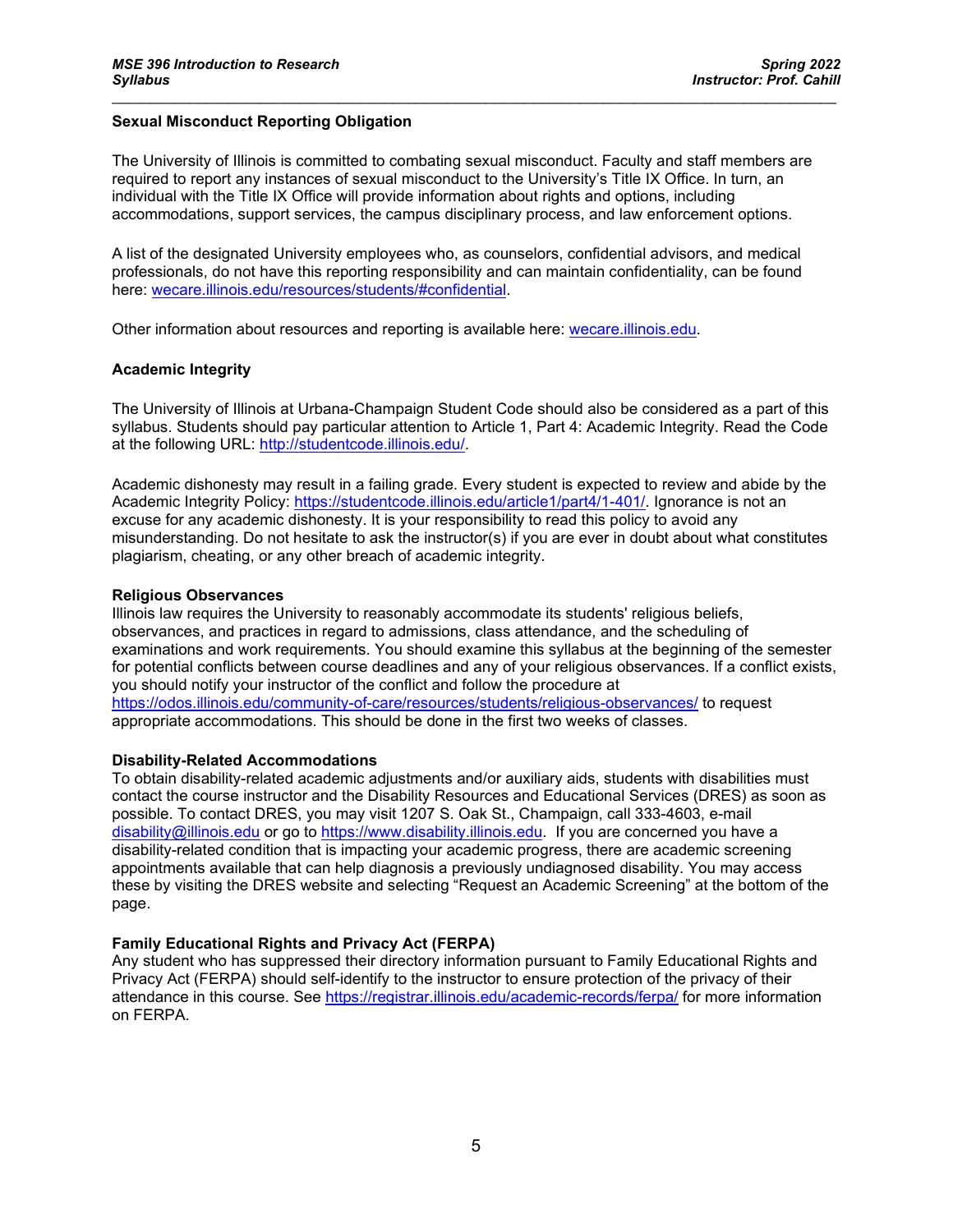### **APPENDIX A – Laboratory Notebook Overview**

This appendix is adapted with permission from the resource produced by Matt Sherburne, Nicole Robards, and Angus Rockett for use in MSE 307.

 $\mathcal{L}_\mathcal{L} = \{ \mathcal{L}_\mathcal{L} = \{ \mathcal{L}_\mathcal{L} = \{ \mathcal{L}_\mathcal{L} = \{ \mathcal{L}_\mathcal{L} = \{ \mathcal{L}_\mathcal{L} = \{ \mathcal{L}_\mathcal{L} = \{ \mathcal{L}_\mathcal{L} = \{ \mathcal{L}_\mathcal{L} = \{ \mathcal{L}_\mathcal{L} = \{ \mathcal{L}_\mathcal{L} = \{ \mathcal{L}_\mathcal{L} = \{ \mathcal{L}_\mathcal{L} = \{ \mathcal{L}_\mathcal{L} = \{ \mathcal{L}_\mathcal{$ 

#### **The Laboratory Notebook**

The purpose of a laboratory notebook is to record what you did in sufficient detail that you can reproduce what you did (for example through a detailed description of the apparatus and the procedures used to acquire the data), explain problems with the data based on information you recorded in the lab notebook, record any events that might have affected the data, record things that went well, etc.

Suppose that the data looks good but the values change suddenly in the middle of the experimental run. You find that if it were not for the sudden change, your data would have explained the behavior you observed very well. What caused the sudden change? Referring to the lab notebook, you find that you bumped the lab bench between those two measurements. Conclusion: the change in the data was due to bumping the table. You may be able to correct for that change and show that the data works.

Suppose that the position of the sample in the apparatus matters? If you write down where you placed the sample in the apparatus you can reproduce the behavior. At least all samples will be measured at the same position.

Suppose that you and another group run the same experiment but get different results. How do you account for the difference? You refer to your lab notebook and they refer to theirs and you find that the difference was the heating rate (so the experiments in fact were not the same). So the difference in the results may be due to the different heating rate. Now you have learned not only what you set out to learn but also what the effect of heating rate is.

NOTE: the purpose of the lab notebook is NOT to record only your successes. Indeed, it is most important to record the things that went wrong as these are most likely to affect your results. Experiments almost never go completely right. Consequently, you are often faced with how to deal with bad data. If you always insist that all data agree with a trend you will never succeed. You also cannot just ignore data points that do not fit your idea of what the trend should be. However, if you can sort through your data and figure out what the problem was, you may be able to correct for it, determine what to change about the experiment, and possibly show which data is reliable and why.

#### **Elements of the Laboratory Notebook**

The following outlines the expectations for your laboratory notebook and what should be included in it for each laboratory portion of the course:

- Your laboratory notebook needs to be either of a stitched or glued type of binding. A three-ring binder and/or loose paper will not be acceptable for this class, nor are they acceptable in the real world once you are employed.
- The size of the notebook you use is a personal choice; just remember that if you choose a notebook that is small, drawing detailed figures will not be easy. A notebook that is standard page size allows you to easily print out figures or data and go back and glue it into your notebook next to the original figure or data.
- Your pages will need to be numbered; whether you number them or the notebook comes numbered is up to you.
- Every page should be dated. If you start a new experiment or start a new day of work begin a new page in the notebook.
- A sketch or photographs of the apparatus should be included in the notebook along with a description of how the apparatus was connected together (as appropriate). If you measured out a sample, record how the sample was prepared.
- For example, 10 mg of camphor was measured out from the reagent bottle onto a glass slide. Next 15 mg of succinonitrile was measured out from the reagent bottle onto the same glass slide. Both materials were white powders. The two measured samples were mixed on the glass slide with a spatula. After mixing the combined sample weighted 24 g (1 g apparently was lost, perhaps due to adhesion to the spatula).